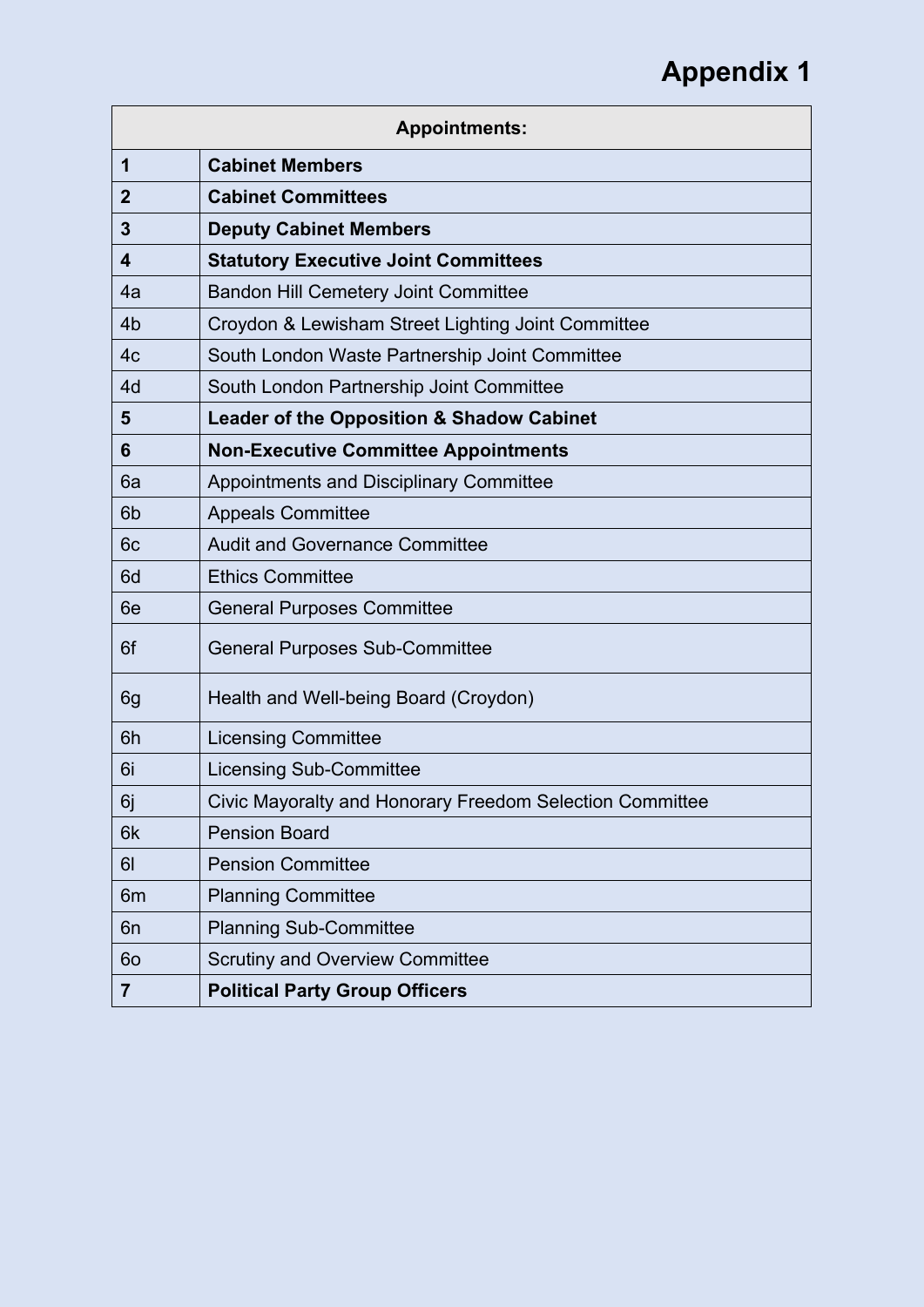### **1. CABINET MEMBER APPOINTMENTS (For Information)**

| <b>PORTFOLIO</b>                    | <b>COUNCILLOR</b>                                          |
|-------------------------------------|------------------------------------------------------------|
| <b>Executive Mayor</b>              | <b>Jason Perry</b><br>Executive Mayor is not a Councillor. |
| Deputy Executive Mayor - Homes      | Lynne Hale                                                 |
| Finance                             | <b>Jason Cummings</b>                                      |
| <b>Children and Young People</b>    | <b>Maria Gatland</b>                                       |
| <b>Health and Adult Social Care</b> | <b>Yvette Hopley</b>                                       |
| <b>Community Safety</b>             | Ola Kolade                                                 |
| <b>Planning and Regeneration</b>    | <b>Jeet Bains</b>                                          |
| <b>Streets and Environment</b>      | <b>Scott Roche</b>                                         |
| <b>Communities and Culture</b>      | <b>Andy Stranack</b>                                       |
|                                     |                                                            |

### **2. CABINET COMMITTEE APPOINTMENTS (Not applicable)**

In accordance with Article 7.04 of the Constitution, the Mayor may establish one or more Cabinet Committees to exercise specified delegated executive functions and determine the Membership of each of those Cabinet Committees.

*Please note that the Executive Mayor has not currently established any Cabinet Committees.*

### **3. DEPUTY CABINET MEMBERS (For Information)**

| <b>PORTFOLIO</b>                | <b>COUNCILLOR</b>                                                |
|---------------------------------|------------------------------------------------------------------|
|                                 |                                                                  |
| 1. Finance                      | <b>Alasdair Stewart</b>                                          |
| 2. Customer Service             | Lara Fish                                                        |
| <b>3. Contract Management</b>   | <b>Robert Ward</b>                                               |
| 4. Health and Adult Social Care | Margaret Bird                                                    |
| 5. Children and Young People    | <b>Samir Dwesar</b>                                              |
| $\boldsymbol{\Lambda}$          | <b>EXECUTIVE IOINT COMMITTEE ADDOINTMENTS: (For information)</b> |

#### **4. EXECUTIVE JOINT COMMITTEE APPOINTMENTS: (For information)**

#### **4a. BANDON HILL CEMETERY – Total Membership from LBC is 5**

#### **COMMITTEE MEMBERS**

- **1.** Scott Roche
- **2.** Simon Fox
- **3.** Vacancy
- **4.** Vacancy

**5.** Vacancy

#### **4b. CROYDON AND LEWISHAM STREET LIGHTING JOINT COMMITTEE – Total Membership from LBC is 2 plus 2 reserves.**

#### **COMMITTEE MEMBERS**

- **1.** Scott Roche
- **2.** Robert Ward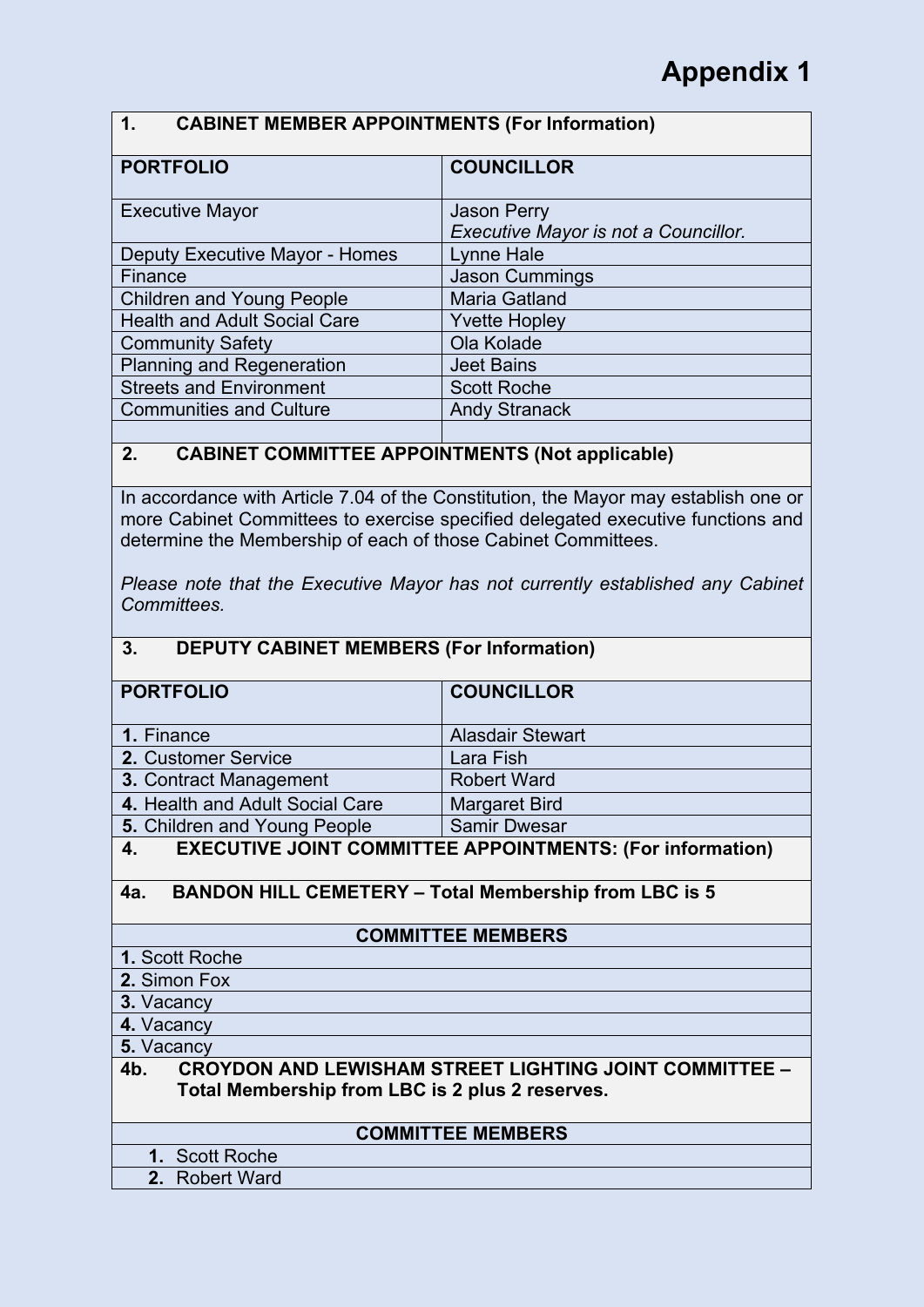|                        |                                                                                      | <b>RESERVE MEMBERS</b>                                        |
|------------------------|--------------------------------------------------------------------------------------|---------------------------------------------------------------|
|                        | 1. Jason Cummings                                                                    |                                                               |
|                        | 2. Alasdair Stewart                                                                  |                                                               |
| 4c.                    |                                                                                      | <b>SOUTH LONDON WASTE PARTNERSHIP JOINT COMMITTEE -</b>       |
|                        | Total Membership from LBC is 2 plus 2 reserves.                                      |                                                               |
|                        |                                                                                      | <b>COMMITTEE MEMBERS</b>                                      |
|                        | 1. Scott Roche                                                                       |                                                               |
|                        | 2. Jason Cummings                                                                    |                                                               |
|                        |                                                                                      | <b>RESERVE MEMBERS</b>                                        |
|                        | 1. Robert Ward<br>2. Alasdair Stewart                                                |                                                               |
| 4d.                    | <b>SOUTH LONDON PARTNERSHIP JOINT COMMITTEE: Total</b>                               |                                                               |
|                        | Membership from Croydon Council is 1 Member plus 1 reserve.                          |                                                               |
|                        |                                                                                      |                                                               |
|                        |                                                                                      | <b>COMMITTEE MEMBER</b>                                       |
| i)                     | <b>Jason Perry</b>                                                                   |                                                               |
|                        |                                                                                      | <b>RESERVE MEMBER</b>                                         |
| i)                     | <b>Lynne Hale</b>                                                                    |                                                               |
| 5.                     | LEADER OF THE OPPOSITION AND SHADOW CABINET<br><b>APPOINTMENTS (For Information)</b> |                                                               |
|                        |                                                                                      |                                                               |
|                        | <b>PORTFOLIO</b>                                                                     | <b>COUNCILLOR</b>                                             |
| 1. Leader              |                                                                                      | <b>Stuart King</b>                                            |
|                        | 2. Deputy Leader - Finance                                                           | <b>Callton Young</b>                                          |
|                        | 3. Deputy Leader - Health and ASC                                                    | <b>Janet Campbell</b>                                         |
| 4. Homes               |                                                                                      | Chrishni Reshekaron                                           |
|                        | <b>5. Children and Young People</b>                                                  | <b>Mike Bonello</b>                                           |
|                        | <b>6. Planning and Registration</b>                                                  | <b>Chris Clark</b>                                            |
|                        | 7. Community Safety                                                                  | <b>Enid Mollyneaux</b>                                        |
|                        | <b>8.</b> Streets and Environment                                                    | Nina Degrads                                                  |
|                        | <b>9. Communities and Culture</b>                                                    | <b>Brigitte Graham</b>                                        |
| 6.                     |                                                                                      | <b>NON-EXECUTIVE COMMITTEE APPOINTMENTS (For Agreement)</b>   |
| 6a.                    |                                                                                      | <b>APPOINTMENTS AND DISCIPLINARY COMMITTEE - Membership 6</b> |
|                        | Must include at least one Member of the Executive.                                   |                                                               |
|                        | No. of Labour Seats: 3                                                               | No. of Conservative Seats: 3                                  |
|                        | 1. Stuart King                                                                       | 1. (Chair) Jason Perry                                        |
|                        | 2. Callton Young                                                                     | 2. (Vice-Chair) Lynne Hale                                    |
|                        | 3. Enid Mollyneaux                                                                   | 3. Jason Cummings                                             |
| <b>RESERVE MEMBERS</b> |                                                                                      |                                                               |
|                        | 1. Rowenna Davis                                                                     | 1. Mario Creatura                                             |
|                        | 2. Tamar Nwafor                                                                      | 2. Andy Stranack                                              |
|                        | 3. Patricia Hay-Justice                                                              | 3. Maria Gatland                                              |
|                        |                                                                                      |                                                               |
|                        |                                                                                      |                                                               |
|                        |                                                                                      |                                                               |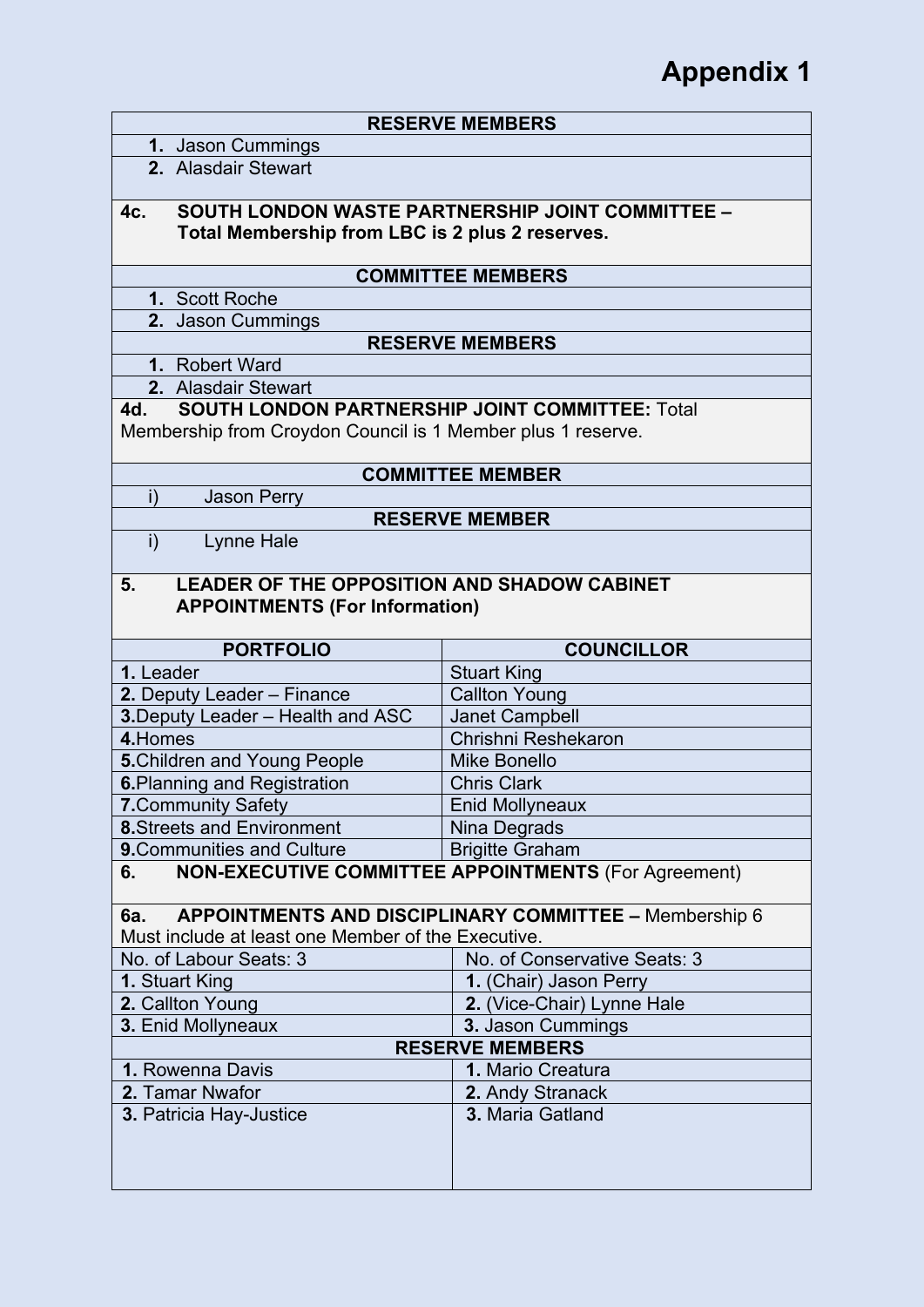| 6b. APPEALS COMMITTEE - Total Membership: 6                                                                                                                                                                  |                                       |                  |
|--------------------------------------------------------------------------------------------------------------------------------------------------------------------------------------------------------------|---------------------------------------|------------------|
| Members who shall not be members of Appointments and Disciplinary                                                                                                                                            |                                       |                  |
| Committee but must include at least one member of the Executive.                                                                                                                                             |                                       |                  |
| No. of Labour Seats: 3                                                                                                                                                                                       | No. of Conservative Seats: 3          |                  |
| 1. Janet Campbell (Chair)                                                                                                                                                                                    | 1. Yvette Hopley                      |                  |
| 2. Eunice O'Dame (Vice-Chair)                                                                                                                                                                                | 2. Jeet Bains                         |                  |
| 3. Catherine Wilson                                                                                                                                                                                          | 3. Scott Roche                        |                  |
|                                                                                                                                                                                                              | <b>RESERVE MEMBERS</b>                |                  |
| <b>1. Stuart Collins</b>                                                                                                                                                                                     | 1. Margaret Bird                      |                  |
| 2. Sherwan Chowdhury                                                                                                                                                                                         | 2. Ola Kolade                         |                  |
| 3. Chrishni Reshekaron                                                                                                                                                                                       | 3. Jade Appleton                      |                  |
| 6c. AUDIT AND GOVERNANCE COMMITTEE - (Membership 7 including<br>independent, suitably qualified Chair who may not be a Member or officer of<br>the Council and one independent, suitably qualified co-optee) |                                       |                  |
| Independent Chair (non-voting)                                                                                                                                                                               | Olu Olasode                           |                  |
| Co-opted Member (non-voting)                                                                                                                                                                                 | Vacant                                |                  |
| No. of Labour Seats: 3                                                                                                                                                                                       | No. of                                | No. of Lib Dem   |
|                                                                                                                                                                                                              | Conservative                          | Seats: 1         |
|                                                                                                                                                                                                              | Seats: 2                              |                  |
| 1. Matthew Griffiths (Vice-Chair)                                                                                                                                                                            | 1. Endri Llabuti                      | 1. Claire Bonham |
| 2. Patricia Hay-Justice                                                                                                                                                                                      | 2. Simon Brew                         |                  |
| 3. Sherwan Chowdhury                                                                                                                                                                                         |                                       |                  |
|                                                                                                                                                                                                              | <b>RESERVE MEMBERS</b>                |                  |
| 1. Sean Fitzsimons                                                                                                                                                                                           | 1. Simon Fox                          |                  |
| 2. Stella Nabukera                                                                                                                                                                                           | 2. Mark Johnson                       |                  |
| 3. Enid Mollyneaux                                                                                                                                                                                           |                                       |                  |
| 6d. ETHICS COMMITTEE (Membership 6 + 2 Independent non-voting co-optees)                                                                                                                                     |                                       |                  |
| No. of Labour Seats: 2                                                                                                                                                                                       | No. of                                | No. of Green     |
|                                                                                                                                                                                                              | Conservative                          | Seats: 1         |
|                                                                                                                                                                                                              | Seats: 3                              |                  |
| 1. Louis Carserides (Chair)                                                                                                                                                                                  | 1. Mario Creatura                     | 1. Esther Sutton |
| 2. Clive Fraser (Vice-Chair)                                                                                                                                                                                 | 2. Jade Appleton                      |                  |
|                                                                                                                                                                                                              | 3. Helen Redfern                      |                  |
|                                                                                                                                                                                                              | <b>RESERVE MEMBERS</b>                |                  |
| 1. Humayun Kabir                                                                                                                                                                                             | 1. Jeet Bains                         |                  |
| 2. Karen Jewitt                                                                                                                                                                                              | 2. Holly Ramsey                       |                  |
|                                                                                                                                                                                                              | 3. Richard Chatterjee                 |                  |
|                                                                                                                                                                                                              | FIVE INDEPENDENT PERSONS (non-voting) |                  |
| <b>Anne Smith</b>                                                                                                                                                                                            | Appointed to end of 2022/23           |                  |
| <b>Ashok Kumar</b>                                                                                                                                                                                           | Appointed to end of 2022/23           |                  |
| <b>Alan Malarkey</b>                                                                                                                                                                                         | Appointed to end of 2024/25           |                  |
| <b>Donald Axcell</b>                                                                                                                                                                                         | Appointed to end of 2024/25           |                  |
| Jennifer Gordon                                                                                                                                                                                              | Appointed to end of 2024/25           |                  |
|                                                                                                                                                                                                              |                                       |                  |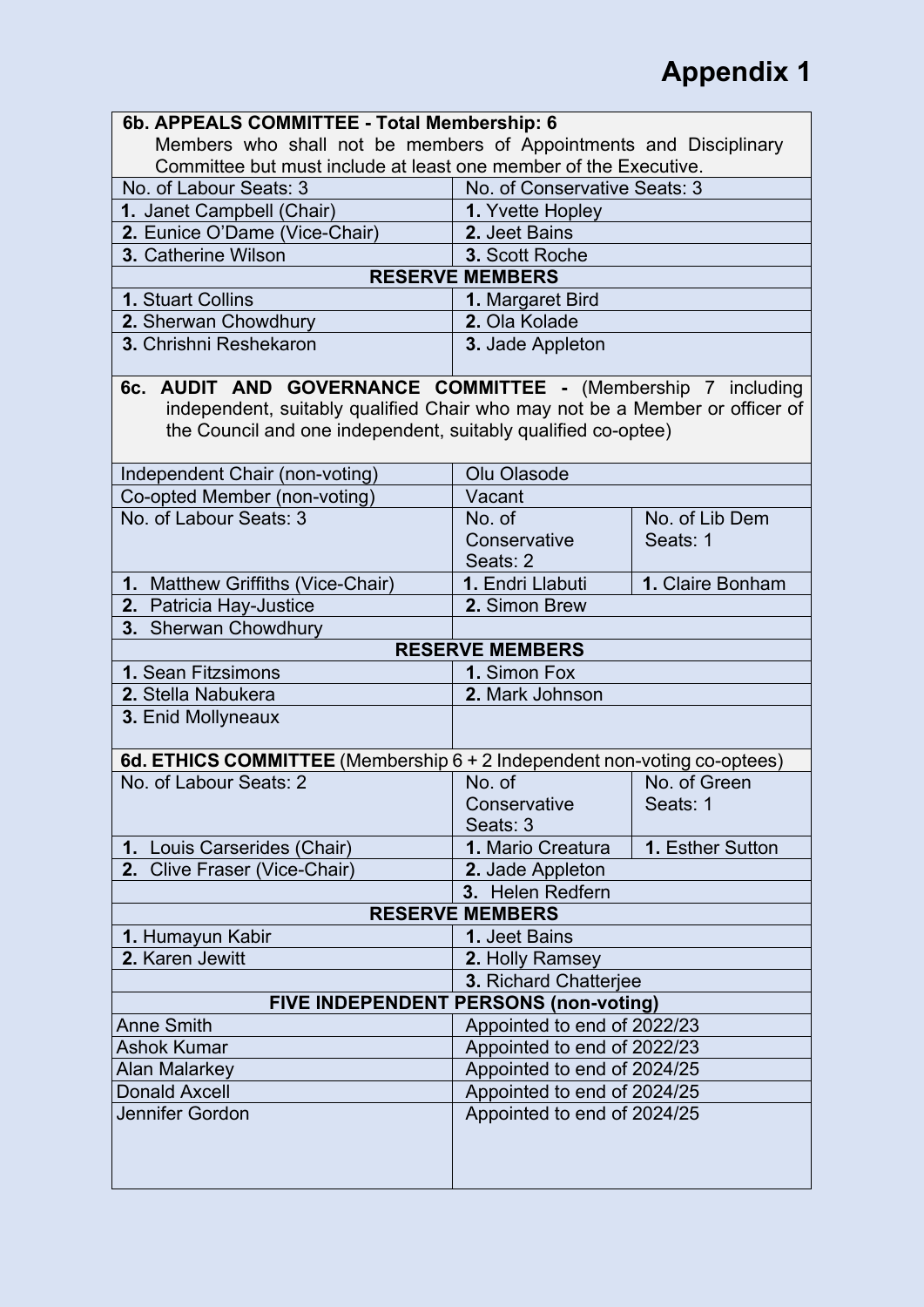| 6e. GENERAL PURPOSES COMMITTEE - (Membership 8) |                              |
|-------------------------------------------------|------------------------------|
| No. of Labour Seats: 4                          | No. of Conservative Seats: 4 |
| 1. Amy Foster (Chair)                           | 1. Tony Pearson              |
| 2. Appu Srinivasan (Vice-Chair)                 | 2. Samir Dwesar              |
| 3. Ellily Ponnuthurai                           | 3. Joseph Lee                |
| 4. Stuart Collins                               | 4. Lara Fish                 |
|                                                 | <b>RESERVE MEMBERS</b>       |
| 1. Sean Fitzsimons                              | 1. Michael Neal              |
| 2. Matthew Griffiths                            | 2. Jason Cummings            |
| <b>3. Catherine Wilson</b>                      | 3. Ian Parker                |
| 4. Rowenna Davis                                | 4. Alasdair Stewart          |

**6f. GENERAL PURPOSES URGENCY SUB-COMMITTEE** (Membership of 3 drawn from the Membership of the General Purposes Committee and to be constituted by the Committee at its first meeting)

**6g. HEALTH AND WELL-BEING BOARD** (Membership: 3 Majority Group Members (voting) such members to include the Cabinet Member for Families Health and Social Care and the Cabinet Member for Children, Young People and Learning , 3 Minority Group Members (voting), Corporate Director Adult Social Care & Health (non-voting), Corporate Director of Children, Young People and Education (non-voting), Director of Public Health (non-voting), CCG Representative (voting), Croydon University Hospital Chair (non-voting), Healthwatch Representative (voting), SLAM representative (non-voting), Croydon Voluntary Action representative (non-voting). The terms of Reference of the Health and Wellbeing Board are set out in Part 4L.

### *The Executive Mayor is entitled to be a member and to nominate one councillor.*

| 1. (Chair) Yvette Hopley                                                 | <b>1. Janet Campbell</b>     |                 |
|--------------------------------------------------------------------------|------------------------------|-----------------|
| 2. (Vice-Chair) Margret Bird                                             | 2. Tamar Nwafor              |                 |
| 3. Maria Gatland                                                         | 3. Amy Foster                |                 |
| 6h. LICENSING COMMITTEE (Membership 12).                                 |                              |                 |
| No. of Labour Seats: 6                                                   | <b>of</b><br>No.             | No. of<br>Green |
|                                                                          | Conservative                 | Seats: 1        |
|                                                                          | Seats: 5                     |                 |
| <b>1. Karen Jewitt (Chair)</b>                                           | 1. Margaret Bird             | 1. Ria Patel    |
| 2. Chris Herman (Vice-Chair)                                             | 2. Badsha Quadir             |                 |
| 3. Kola Agboola                                                          | 3. Tony Pearson              |                 |
| 4. Stella Nabukeera                                                      | 4. Richard Chatterjee        |                 |
| 5. Patsy Cummings                                                        | 5. Ian Parker                |                 |
| 6. Nina Degrads                                                          |                              |                 |
| 6i. LICENSING SUB-COMMITTEE (Membership 3, drawn from the Membership     |                              |                 |
| of the Licensing Committee and constituted as and when necessary, by the |                              |                 |
| Monitoring Officer)                                                      |                              |                 |
| CIVIC MAYORALTY AND<br>6j.                                               | HONORARY FREEDOM SELECTION   |                 |
| <b>COMMITTEE</b> - Membership: 6                                         |                              |                 |
| No. of Labour Seats: 3                                                   | No. of Conservative Seats: 3 |                 |
| <b>1. Stuart King</b>                                                    | 1. (Chair) Jason Perry       |                 |
|                                                                          |                              |                 |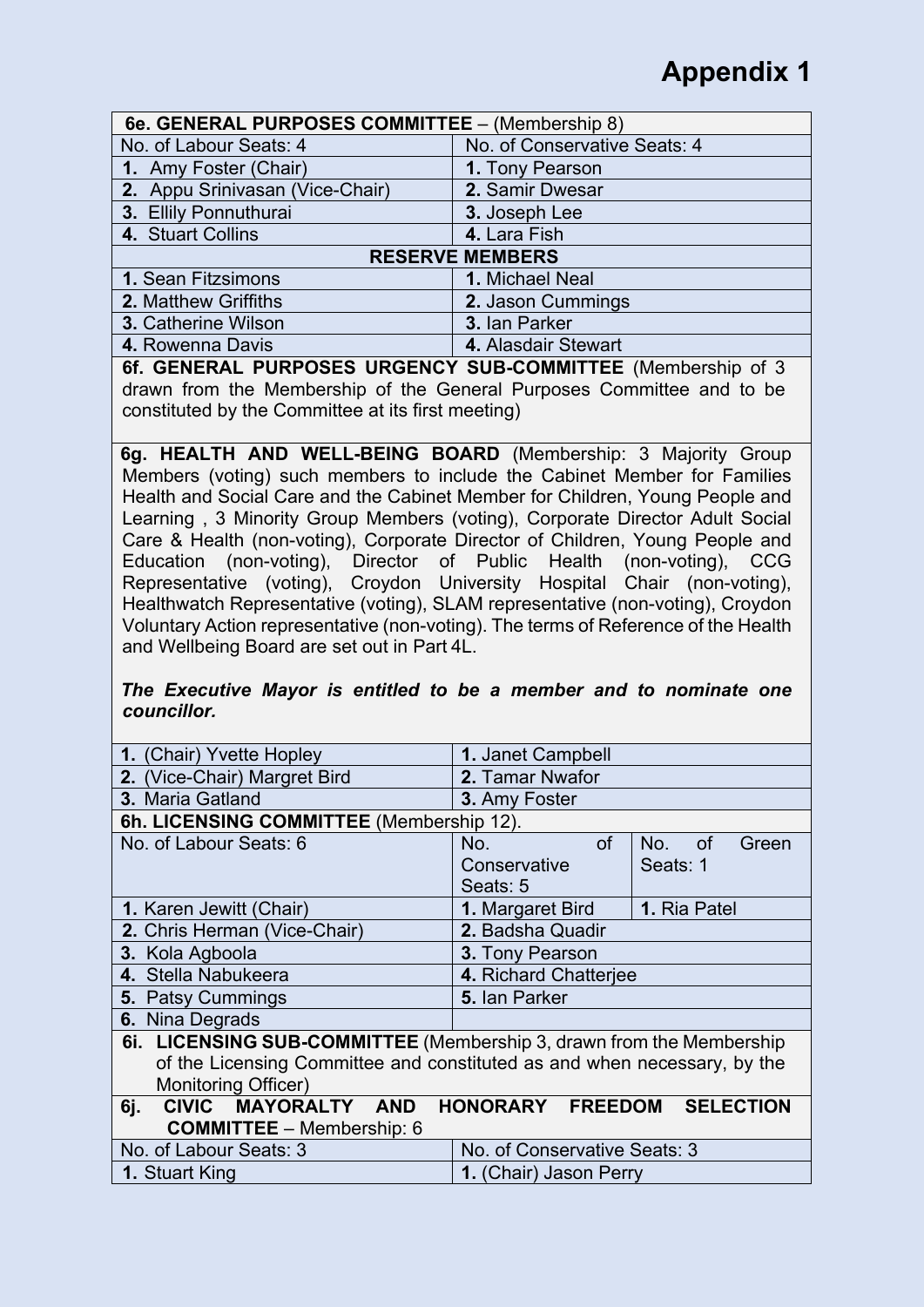| 2. Louis Carserides                                         | 2. (Vice-Chair) Lynne Hale                                                                                                                               |
|-------------------------------------------------------------|----------------------------------------------------------------------------------------------------------------------------------------------------------|
| 3. Mohammed Islam                                           | 3. Jason Cummings                                                                                                                                        |
|                                                             | <b>RESERVE MEMBERS</b>                                                                                                                                   |
| 1. Janet Campbell                                           | 1. Mario Creatura                                                                                                                                        |
| 2. Callton Young                                            | 2. Jade Appleton                                                                                                                                         |
| 3. Kola Agboola                                             | 3. Yvette Hopley                                                                                                                                         |
|                                                             | 6k. PENSION BOARD (Membership 1 Independent non-voting Chair, 3 Employer                                                                                 |
|                                                             | representatives (one to be a Councillor) and 3 Employee representatives)                                                                                 |
| <b>Employer Representative to be a</b><br><b>Councillor</b> | <b>Yvette Hopley</b>                                                                                                                                     |
| <b>Reserve Member</b>                                       | <b>Margaret Bird</b>                                                                                                                                     |
| one non- voting co-opted member).                           | 6I. PENSION COMMITTEE (Membership 8, plus 1 Staff Side non-voting co-opted<br>member and 2 Pensioner Side co-opted Members (1 voting co-opted member and |
| No. of Labour Seats: 4                                      | No. of Conservative Seats: 4                                                                                                                             |
| 1. Callton Young (Chair)                                    | 1. Yvette Hopley                                                                                                                                         |
| 2. Clive Fraser (Vice-Chair)                                | 2. Simon Brew                                                                                                                                            |
| 3. Patricia Hay-Justice                                     | 3. Alasdair Stewart                                                                                                                                      |
| 4. Nina Degrads                                             | 4. Endri Llabuti                                                                                                                                         |
|                                                             | <b>RESERVE MEMBERS</b>                                                                                                                                   |
| 1. Louis Carserides                                         | 1. Robert Ward                                                                                                                                           |
| 2. Enid Mollyneaux                                          | 2. Richard Chatterjee                                                                                                                                    |
| 3. Appu Srinivasan                                          | 3. Simon Fox                                                                                                                                             |
| 4. Stuart Collins                                           | 4. Nikhil Sherine Thampi                                                                                                                                 |
|                                                             | <b>CO-OPTEES</b>                                                                                                                                         |
| 1. Peter Howard                                             |                                                                                                                                                          |
| 2. Gill Driver                                              |                                                                                                                                                          |
| 3. Charles Quaye                                            |                                                                                                                                                          |
| 6m. PLANNING COMMITTEE (Membership 10)                      |                                                                                                                                                          |
| No. of Labour Seats: 5                                      | No. of Conservative Seats: 5                                                                                                                             |
| 1. Leila Ben Hassel (Vice-Chair)                            | 1. (Chair) Michael Neal                                                                                                                                  |
| 2. Sean Fitzsimons                                          | 2. (Deputy-Chair)* Ian Parker                                                                                                                            |
| 3. Ellily Ponnuthurai                                       | 3. Holly Ramsey                                                                                                                                          |
| 4. Humayun Kabir                                            | 4. Mark Johnson                                                                                                                                          |
| 5. Clive Fraser                                             | 5. Joseph Lee                                                                                                                                            |
|                                                             | <b>RESERVE MEMBERS</b>                                                                                                                                   |
| 1. Sherwan Chowdhury                                        | 1. Nikhil Sherine Thampi                                                                                                                                 |
| 2. Appu Srinivasan                                          | 2. Gayle Gander                                                                                                                                          |
| 3. Chris Clark                                              | 3. Endri Llabuti                                                                                                                                         |
| 4. Louis Carserides                                         | 4. Luke Shortland                                                                                                                                        |
| 5. Karen Jewitt                                             | 5. Jade Appleton                                                                                                                                         |
| * Deputy-Chair will deputise in the absence of the Chair    |                                                                                                                                                          |